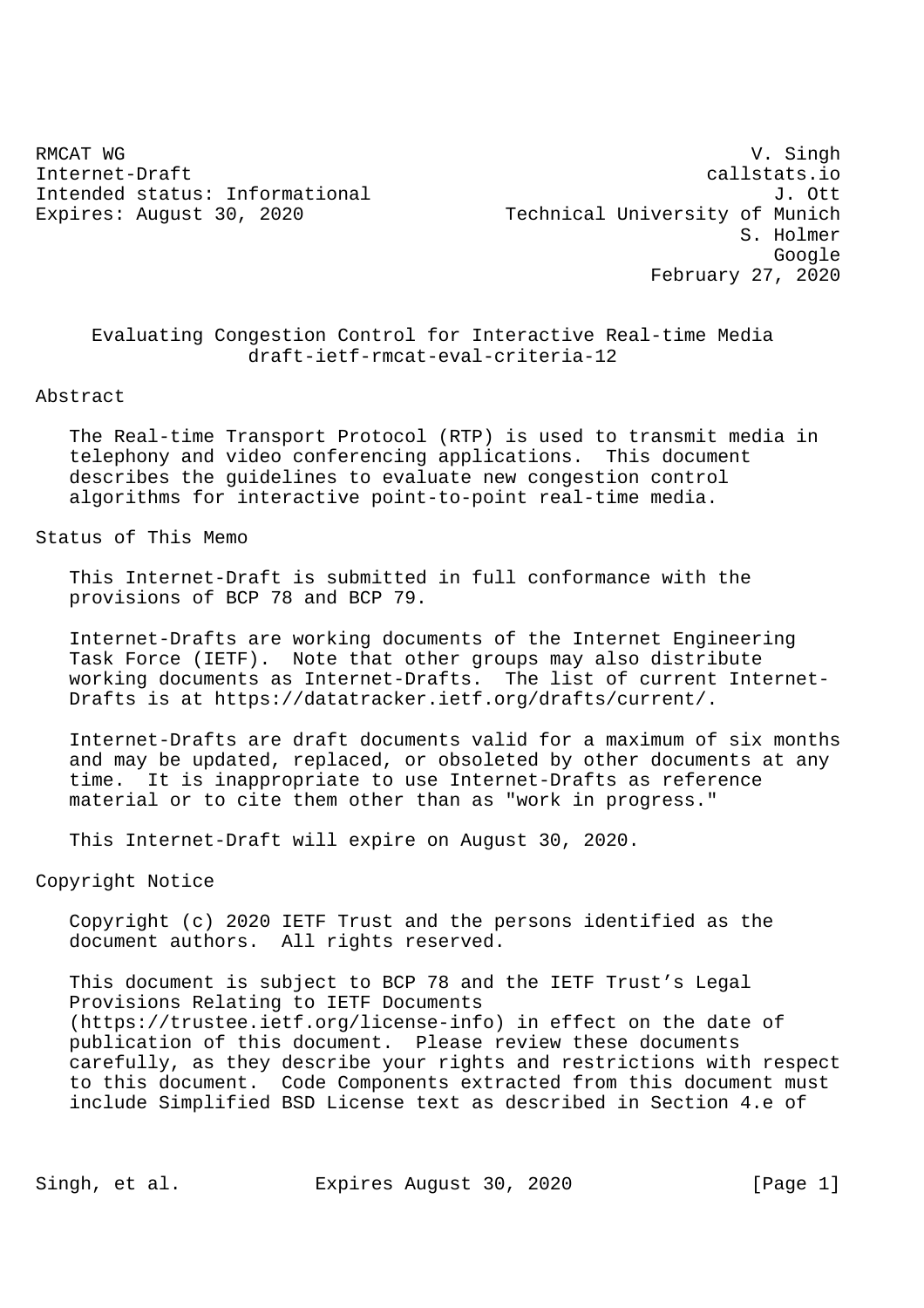the Trust Legal Provisions and are provided without warranty as described in the Simplified BSD License.

Table of Contents

| 1. |                                               |                                                                              |                                                                        |  |  |  |                                                                                                                                                                                                                                |  |  |  |  |  |  |    |    |  |  |                                                                                                          |  |  | 3              |
|----|-----------------------------------------------|------------------------------------------------------------------------------|------------------------------------------------------------------------|--|--|--|--------------------------------------------------------------------------------------------------------------------------------------------------------------------------------------------------------------------------------|--|--|--|--|--|--|----|----|--|--|----------------------------------------------------------------------------------------------------------|--|--|----------------|
| 2. |                                               | $Terminology \ldots \ldots \ldots \ldots \ldots \ldots \ldots \ldots \ldots$ |                                                                        |  |  |  |                                                                                                                                                                                                                                |  |  |  |  |  |  |    |    |  |  |                                                                                                          |  |  | $\overline{3}$ |
| 3. |                                               |                                                                              |                                                                        |  |  |  |                                                                                                                                                                                                                                |  |  |  |  |  |  |    |    |  |  |                                                                                                          |  |  | $\overline{4}$ |
|    | 3.1.                                          |                                                                              |                                                                        |  |  |  |                                                                                                                                                                                                                                |  |  |  |  |  |  |    |    |  |  |                                                                                                          |  |  | 5              |
|    | 4.                                            | List of Network Parameters                                                   |                                                                        |  |  |  |                                                                                                                                                                                                                                |  |  |  |  |  |  |    |    |  |  |                                                                                                          |  |  | $\overline{6}$ |
|    | 4.1.                                          |                                                                              | One-way Propagation Delay                                              |  |  |  |                                                                                                                                                                                                                                |  |  |  |  |  |  |    |    |  |  |                                                                                                          |  |  | $\epsilon$     |
|    | 4.2.                                          |                                                                              |                                                                        |  |  |  |                                                                                                                                                                                                                                |  |  |  |  |  |  |    |    |  |  |                                                                                                          |  |  | $\epsilon$     |
|    | 4.3.                                          |                                                                              | Drop Tail Router Queue Length                                          |  |  |  |                                                                                                                                                                                                                                |  |  |  |  |  |  |    |    |  |  |                                                                                                          |  |  | 6              |
|    | 4.4.                                          |                                                                              | Loss generation model                                                  |  |  |  |                                                                                                                                                                                                                                |  |  |  |  |  |  |    |    |  |  |                                                                                                          |  |  | 7              |
|    | 4.5.                                          |                                                                              |                                                                        |  |  |  |                                                                                                                                                                                                                                |  |  |  |  |  |  |    |    |  |  |                                                                                                          |  |  | 7              |
|    |                                               | 4.5.1.                                                                       | Random Bounded PDV (RBPDV)                                             |  |  |  |                                                                                                                                                                                                                                |  |  |  |  |  |  |    |    |  |  |                                                                                                          |  |  | 8              |
|    |                                               | 4.5.2. Approximately Random Subject to No-Reordering Bounded                 |                                                                        |  |  |  |                                                                                                                                                                                                                                |  |  |  |  |  |  |    |    |  |  |                                                                                                          |  |  |                |
|    |                                               |                                                                              | <b>PDV</b>                                                             |  |  |  | $(NR-RPVD)$                                                                                                                                                                                                                    |  |  |  |  |  |  |    |    |  |  |                                                                                                          |  |  | 9              |
|    | 4.5.3.                                        |                                                                              | Recommended distribution                                               |  |  |  |                                                                                                                                                                                                                                |  |  |  |  |  |  |    |    |  |  |                                                                                                          |  |  | 10             |
| 5. |                                               |                                                                              |                                                                        |  |  |  |                                                                                                                                                                                                                                |  |  |  |  |  |  |    |    |  |  |                                                                                                          |  |  | 10             |
|    | 5.1.                                          |                                                                              |                                                                        |  |  |  |                                                                                                                                                                                                                                |  |  |  |  |  |  |    |    |  |  |                                                                                                          |  |  | 10             |
|    | 5.2.                                          |                                                                              |                                                                        |  |  |  |                                                                                                                                                                                                                                |  |  |  |  |  |  |    |    |  |  |                                                                                                          |  |  | 11             |
|    | 5.3.                                          |                                                                              |                                                                        |  |  |  |                                                                                                                                                                                                                                |  |  |  |  |  |  |    |    |  |  |                                                                                                          |  |  | 11             |
|    | б.                                            |                                                                              |                                                                        |  |  |  |                                                                                                                                                                                                                                |  |  |  |  |  |  |    | 11 |  |  |                                                                                                          |  |  |                |
|    | 7.                                            |                                                                              |                                                                        |  |  |  |                                                                                                                                                                                                                                |  |  |  |  |  |  |    | 12 |  |  |                                                                                                          |  |  |                |
|    | 8.                                            |                                                                              |                                                                        |  |  |  |                                                                                                                                                                                                                                |  |  |  |  |  |  | 12 |    |  |  |                                                                                                          |  |  |                |
|    | 9.                                            |                                                                              |                                                                        |  |  |  |                                                                                                                                                                                                                                |  |  |  |  |  |  |    | 12 |  |  |                                                                                                          |  |  |                |
|    | 10. References                                |                                                                              |                                                                        |  |  |  |                                                                                                                                                                                                                                |  |  |  |  |  |  |    |    |  |  |                                                                                                          |  |  | 12             |
|    | 10.1.                                         |                                                                              | Normative References                                                   |  |  |  |                                                                                                                                                                                                                                |  |  |  |  |  |  |    |    |  |  |                                                                                                          |  |  | 12             |
|    | 10.2.                                         |                                                                              | Informative References                                                 |  |  |  |                                                                                                                                                                                                                                |  |  |  |  |  |  |    |    |  |  |                                                                                                          |  |  | 13             |
|    | Appendix A.                                   |                                                                              |                                                                        |  |  |  |                                                                                                                                                                                                                                |  |  |  |  |  |  |    |    |  |  |                                                                                                          |  |  | 14             |
|    | A.1.                                          |                                                                              | Changes in draft-ietf-rmcat-eval-criteria-07                           |  |  |  |                                                                                                                                                                                                                                |  |  |  |  |  |  |    |    |  |  | $\mathbf{r}$ and $\mathbf{r}$ and $\mathbf{r}$                                                           |  |  | 14             |
|    | A.2.                                          |                                                                              | Changes in draft-ietf-rmcat-eval-criteria-06                           |  |  |  |                                                                                                                                                                                                                                |  |  |  |  |  |  |    |    |  |  | $\mathbf{r}$ , $\mathbf{r}$ , $\mathbf{r}$                                                               |  |  | 14             |
|    | A.3.                                          |                                                                              | Changes in draft-ietf-rmcat-eval-criteria-05                           |  |  |  |                                                                                                                                                                                                                                |  |  |  |  |  |  |    |    |  |  | $\overline{a}$ $\overline{a}$ $\overline{a}$ $\overline{a}$ $\overline{a}$ $\overline{a}$ $\overline{a}$ |  |  | 15             |
|    | A.4.                                          |                                                                              | Changes in draft-ietf-rmcat-eval-criteria-04                           |  |  |  |                                                                                                                                                                                                                                |  |  |  |  |  |  |    |    |  |  | $\mathbf{r}$ and $\mathbf{r}$ and $\mathbf{r}$                                                           |  |  | 15             |
|    | A.5.                                          |                                                                              | Changes in draft-ietf-rmcat-eval-criteria-03                           |  |  |  |                                                                                                                                                                                                                                |  |  |  |  |  |  |    |    |  |  | $\cdot$ $\cdot$ $\cdot$ $\cdot$ $\cdot$ $\cdot$                                                          |  |  | 15             |
|    | A.6.                                          |                                                                              | Changes in draft-ietf-rmcat-eval-criteria-02                           |  |  |  |                                                                                                                                                                                                                                |  |  |  |  |  |  |    |    |  |  | $\cdot$ $\cdot$ $\cdot$ $\cdot$ $\cdot$ $\cdot$                                                          |  |  | 15             |
|    | A.7.                                          |                                                                              | Changes in draft-ietf-rmcat-eval-criteria-01                           |  |  |  |                                                                                                                                                                                                                                |  |  |  |  |  |  |    |    |  |  | $\mathbf{r}$ , $\mathbf{r}$ , $\mathbf{r}$ , $\mathbf{r}$                                                |  |  | 15             |
|    | A.8.                                          |                                                                              | Changes in draft-ietf-rmcat-eval-criteria-00 $\cdot \cdot \cdot \cdot$ |  |  |  |                                                                                                                                                                                                                                |  |  |  |  |  |  |    |    |  |  |                                                                                                          |  |  | 15             |
|    | A.9.                                          |                                                                              | Changes in draft-singh-rmcat-cc-eval-04                                |  |  |  |                                                                                                                                                                                                                                |  |  |  |  |  |  |    |    |  |  |                                                                                                          |  |  | 15             |
|    | A.10. Changes in draft-singh-rmcat-cc-eval-03 |                                                                              |                                                                        |  |  |  |                                                                                                                                                                                                                                |  |  |  |  |  |  |    |    |  |  |                                                                                                          |  |  | 16             |
|    | A.11. Changes in draft-singh-rmcat-cc-eval-02 |                                                                              |                                                                        |  |  |  |                                                                                                                                                                                                                                |  |  |  |  |  |  |    |    |  |  |                                                                                                          |  |  | 16             |
|    | A.12. Changes in draft-singh-rmcat-cc-eval-01 |                                                                              |                                                                        |  |  |  |                                                                                                                                                                                                                                |  |  |  |  |  |  |    |    |  |  |                                                                                                          |  |  | 16             |
|    | Authors' Addresses                            |                                                                              |                                                                        |  |  |  | a constitution of the contract of the constitution of the constitution of the constitution of the constitution of the constitution of the constitution of the constitution of the constitution of the constitution of the cons |  |  |  |  |  |  |    |    |  |  |                                                                                                          |  |  | 16             |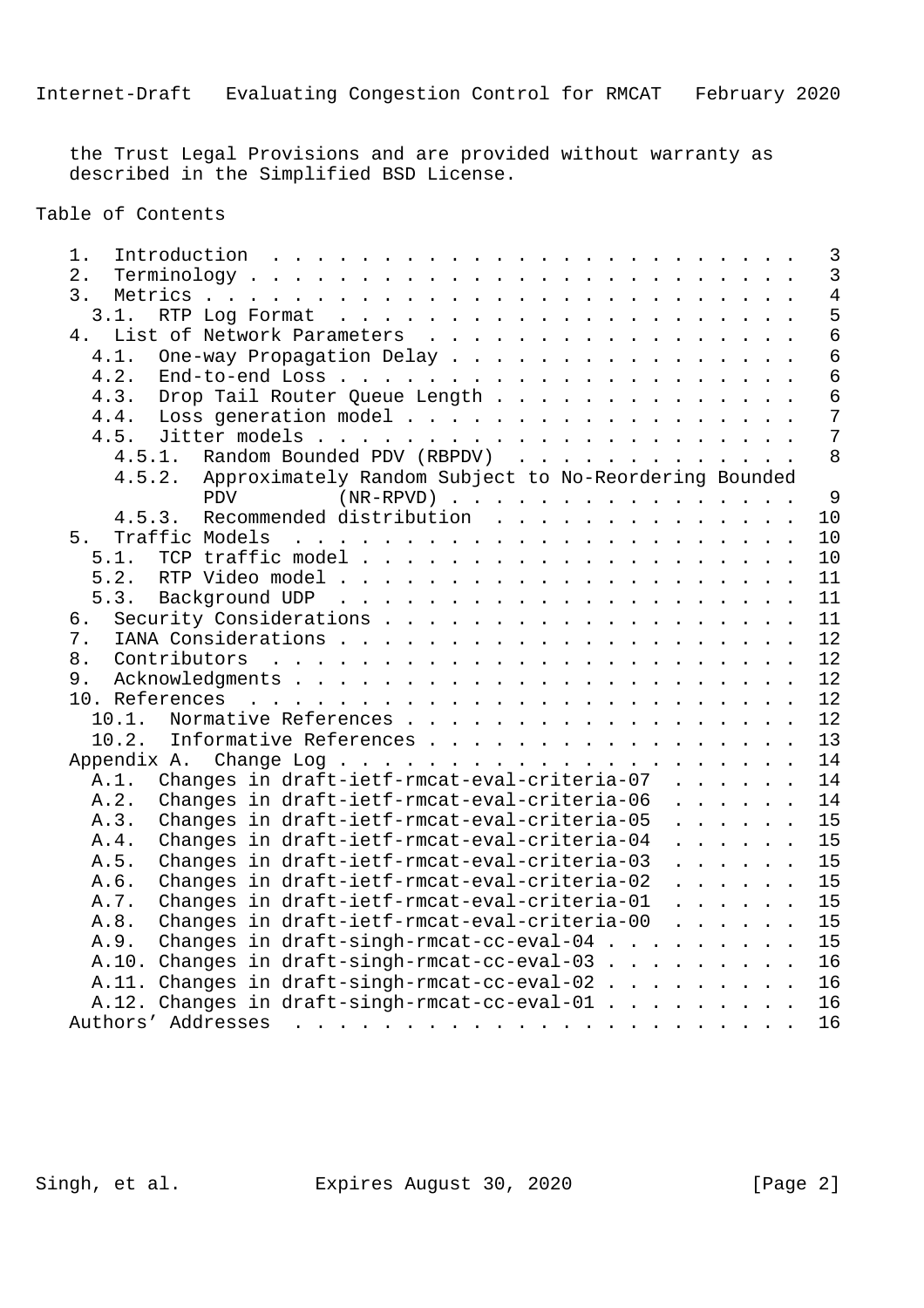### 1. Introduction

 This memo describes the guidelines to help with evaluating new congestion control algorithms for interactive point-to-point real time media. The requirements for the congestion control algorithm are outlined in [I-D.ietf-rmcat-cc-requirements]). This document builds upon previous work at the IETF: Specifying New Congestion Control Algorithms [RFC5033] and Metrics for the Evaluation of Congestion Control Algorithms [RFC5166].

 The guidelines proposed in the document are intended to help prevent a congestion collapse, promote fair capacity usage and optimize the media flow's throughput. Furthermore, the proposed algorithms are expected to operate within the envelope of the circuit breakers defined in RFC8083 [RFC8083].

 This document only provides the broad set of network parameters and and traffic models for evaluating a new congestion control algorithm. The minimal requirements for congestion control proposals is to produce or present results for the test scenarios described in [I-D.ietf-rmcat-eval-test] (Basic Test Cases), which also defines the specifics for the test cases. Additionally, proponents may produce evaluation results for the wireless test scenarios [I-D.ietf-rmcat-wireless-tests].

 This document does not cover application-specific implications of congestion control algorithms and how those could be evaluated. Therefore, no quality metrics are defined for performance evaluation; quality metrics and algorithms to infer those vary between media types. Metrics and algorithms to assess, e.g., quality of experience evolve continuously so that determining suitable choices is left for future work. However, there is consensus that each congestion control algorithm should be able to show that it is useful for interactive video by performing analysis using a real codecs and video sequences and state-of-the-art quality metrics.

 Beyond optimizing individual metrics, real-time applications may have further options to trade off performance, e.g., across multiple media; refer to the RMCAT requirements [I-D.ietf-rmcat-cc-requirements] document. Such trade-offs may be defined in the future.

## 2. Terminology

 The terminology defined in RTP [RFC3550], RTP Profile for Audio and Video Conferences with Minimal Control [RFC3551], RTCP Extended Report (XR) [RFC3611], Extended RTP Profile for RTCP-based Feedback

Singh, et al. Expires August 30, 2020 [Page 3]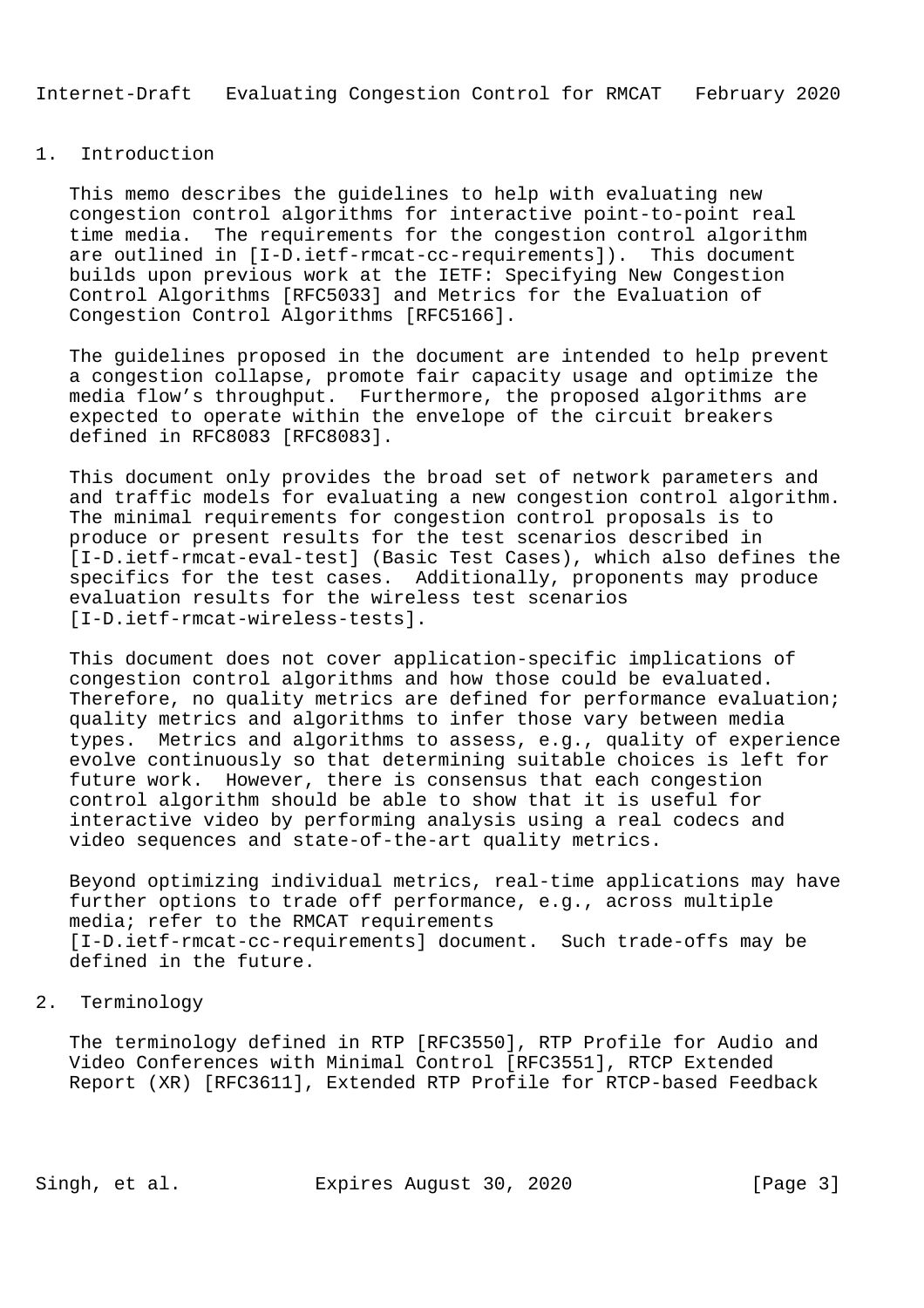(RTP/AVPF) [RFC4585] and Support for Reduced-Size RTCP [RFC5506] apply.

3. Metrics

 This document specifies testing criteria for evaluating congestion control algorithms for RTP media flows. Proposed algorithms are to prove their performance by means of simulation and/or emulation experiments for all the cases described.

 Each experiment is expected to log every incoming and outgoing packet (the RTP logging format is described in Section 3.1). The logging can be done inside the application or at the endpoints using PCAP (packet capture, e.g., tcpdump, wireshark). The following metrics are calculated based on the information in the packet logs:

- 1. Sending rate, Receiver rate, Goodput (measured at 200ms intervals)
- 2. Packets sent, Packets received
- 3. Bytes sent, bytes received
- 4. Packet delay
- 5. Packets lost, Packets discarded (from the playout or de-jitter buffer)
- 6. If using, retransmission or FEC: post-repair loss
- 7. Self-Fairness and Fairness with respect to cross traffic: Experiments testing a given congestion control proposal must report on relative ratios of the average throughput (measured at coarser time intervals) obtained by each RTP media stream. In the presence of background cross-traffic such as TCP, the report must also include the relative ratio between average throughput of RTP media streams and cross-traffic streams. During static periods of a test (i.e., when bottleneck bandwidth is constant and no arrival/departure of streams), these report on relative ratios serve as an indicator of how fair the RTP streams share bandwidth amongst themselves and against cross traffic streams. The throughput measurement interval should be set at a few values (for example, at 1s, 5s, and 20s) in order to measure fairness across different time scales. As a general guideline, the relative ratio between congestion controlled RTP flows with the same priority level and similar path RTT should be bounded between (0.333 and 3.) For example, see the test scenarios described in [I-D.ietf-rmcat-eval-test].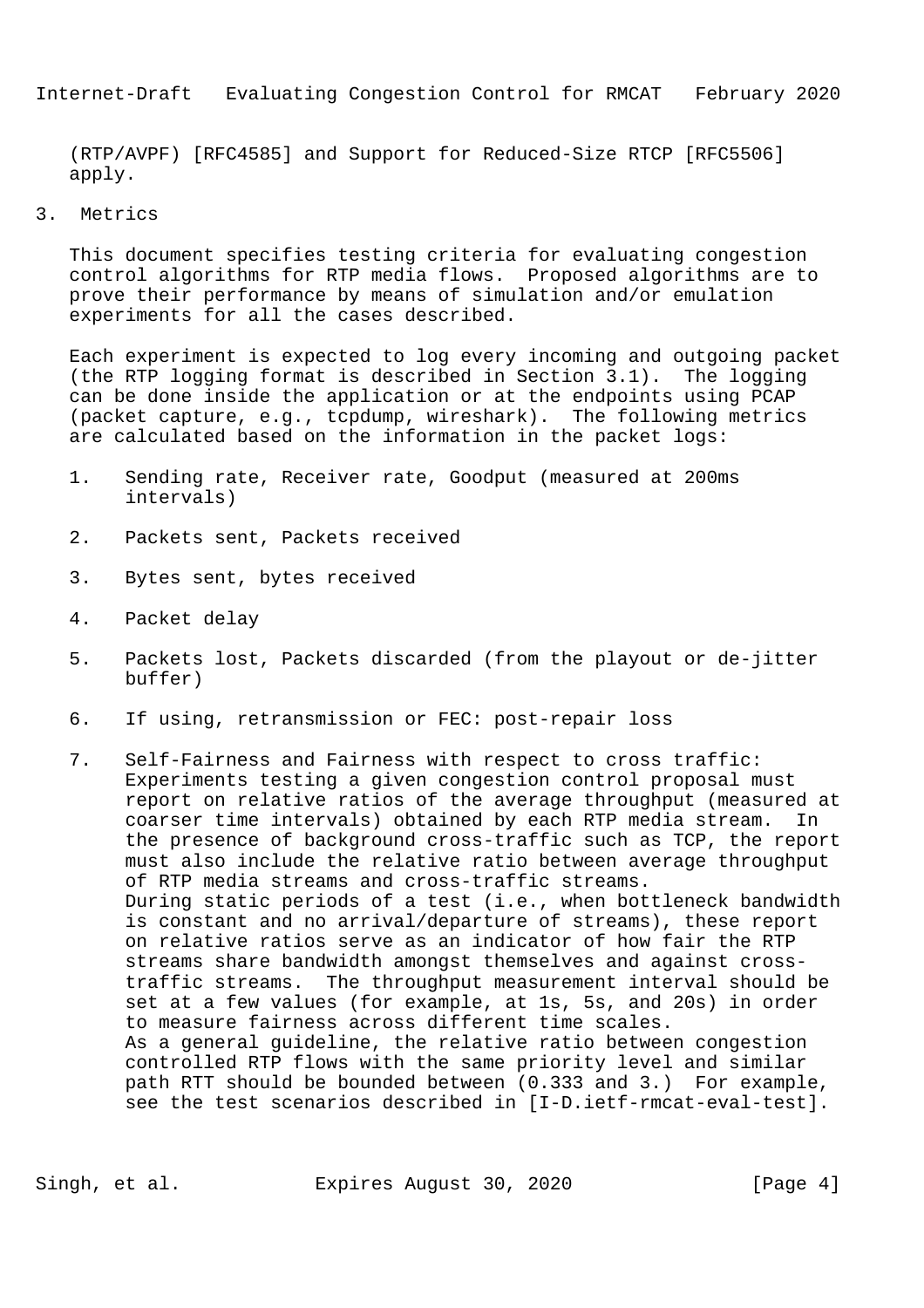- 8. Convergence time: The time taken to reach a stable rate at startup, after the available link capacity changes, or when new flows get added to the bottleneck link.
- 9. Instability or oscillation in the sending rate: The frequency or number of instances when the sending rate oscillates between an high watermark level and a low watermark level, or vice-versa in a defined time window. For example, the watermarks can be set at 4x interval: 500 Kbps, 2 Mbps, and a time window of 500ms.
- 10. Bandwidth Utilization, defined as ratio of the instantaneous sending rate to the instantaneous bottleneck capacity. This metric is useful only when a congestion controlled RTP flow is by itself or competing with similar cross-traffic.

 Note that the above metrics are all objective application-independent metrics. Refer to Section 3, in [I-D.ietf-netvc-testing] for objective metrics for evaluating codecs.

 From the logs the statistical measures (min, max, mean, standard deviation and variance) for the whole duration or any specific part of the session can be calculated. Also the metrics (sending rate, receiver rate, goodput, latency) can be visualized in graphs as variation over time, the measurements in the plot are at 1 second intervals. Additionally, from the logs it is possible to plot the histogram or CDF of packet delay.

3.1. RTP Log Format

 Having a common log format simplifies running analyses across and comparing different measurements. The log file should be tab or comma separated containing the following details:

> Send or receive timestamp (unix) RTP payload type SSRC RTP sequence no RTP timestamp marker bit payload size

 If the congestion control implements, retransmissions or FEC, the evaluation should report both packet loss (before applying error resilience) and residual packet loss (after applying error resilience).

Singh, et al. Expires August 30, 2020 [Page 5]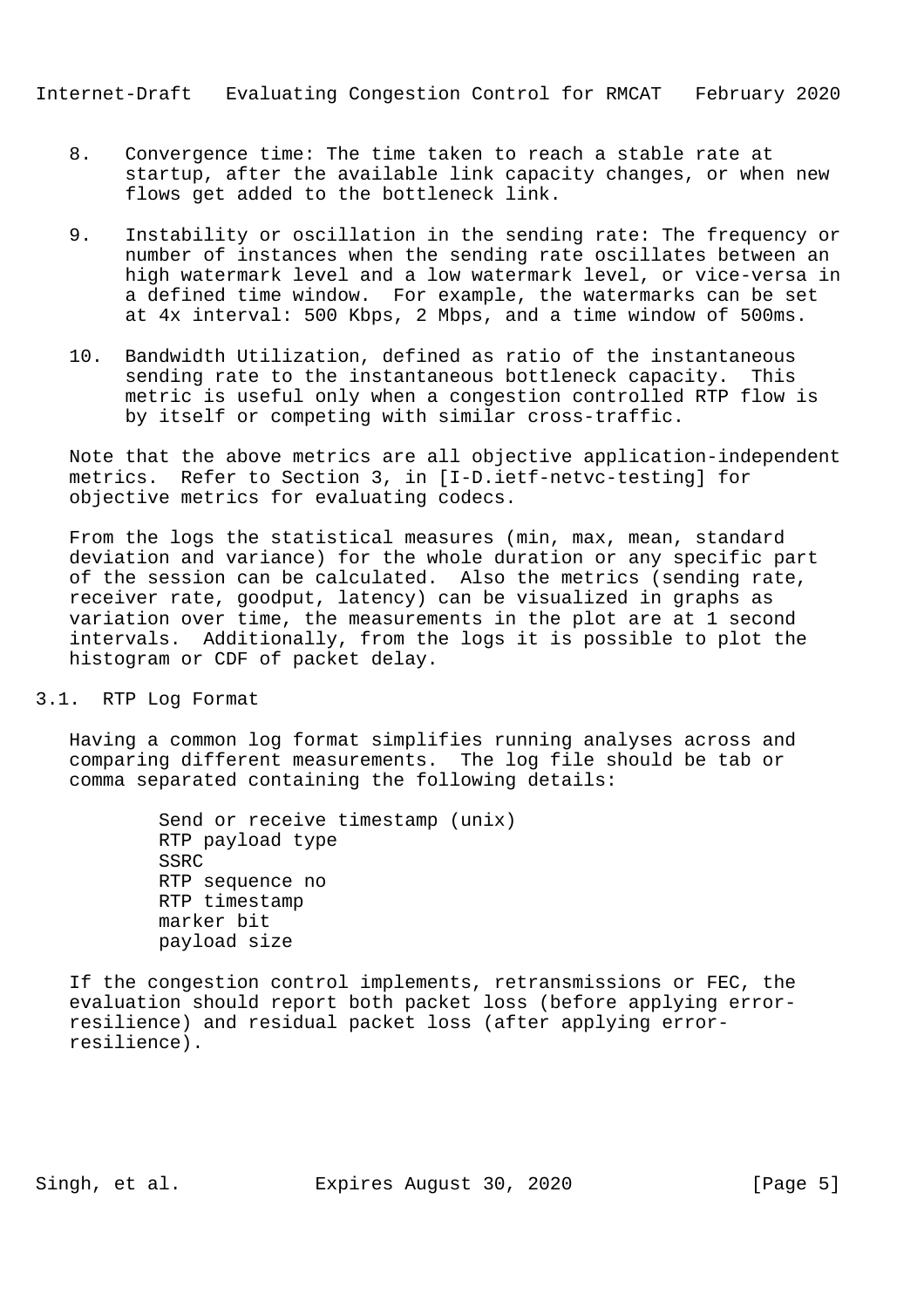4. List of Network Parameters

 The implementors initially are encouraged to choose evaluation settings from the following values:

4.1. One-way Propagation Delay

 Experiments are expected to verify that the congestion control is able to work across a broad range of path characteristics, also including challenging situations, for example over trans-continental and/or satellite links. Tests thus account for the following different latencies:

- 1. Very low latency: 0-1ms
- 2. Low latency: 50ms
- 3. High latency: 150ms
- 4. Extreme latency: 300ms

# 4.2. End-to-end Loss

 Many paths in the Internet today are largely lossless but, with wireless networks and interference, towards remote regions, or in scenarios featuring high/fast mobility, media flows may exhibit substantial packet loss. This variety needs to be reflected appropriately by the tests.

 To model a wide range of lossy links, the experiments can choose one of the following loss rates, the fractional loss is the ratio of packets lost and packets sent.

- 1. no loss: 0%
- 2. 1%
- 3. 5%
- 4. 10%
- 5. 20%

#### 4.3. Drop Tail Router Queue Length

 Routers should be configured to use Drop Trail queues in the experiments due to their (still) prevalent nature. Experimentation with AQM schemes is encouraged but not mandatory.

Singh, et al. Expires August 30, 2020 [Page 6]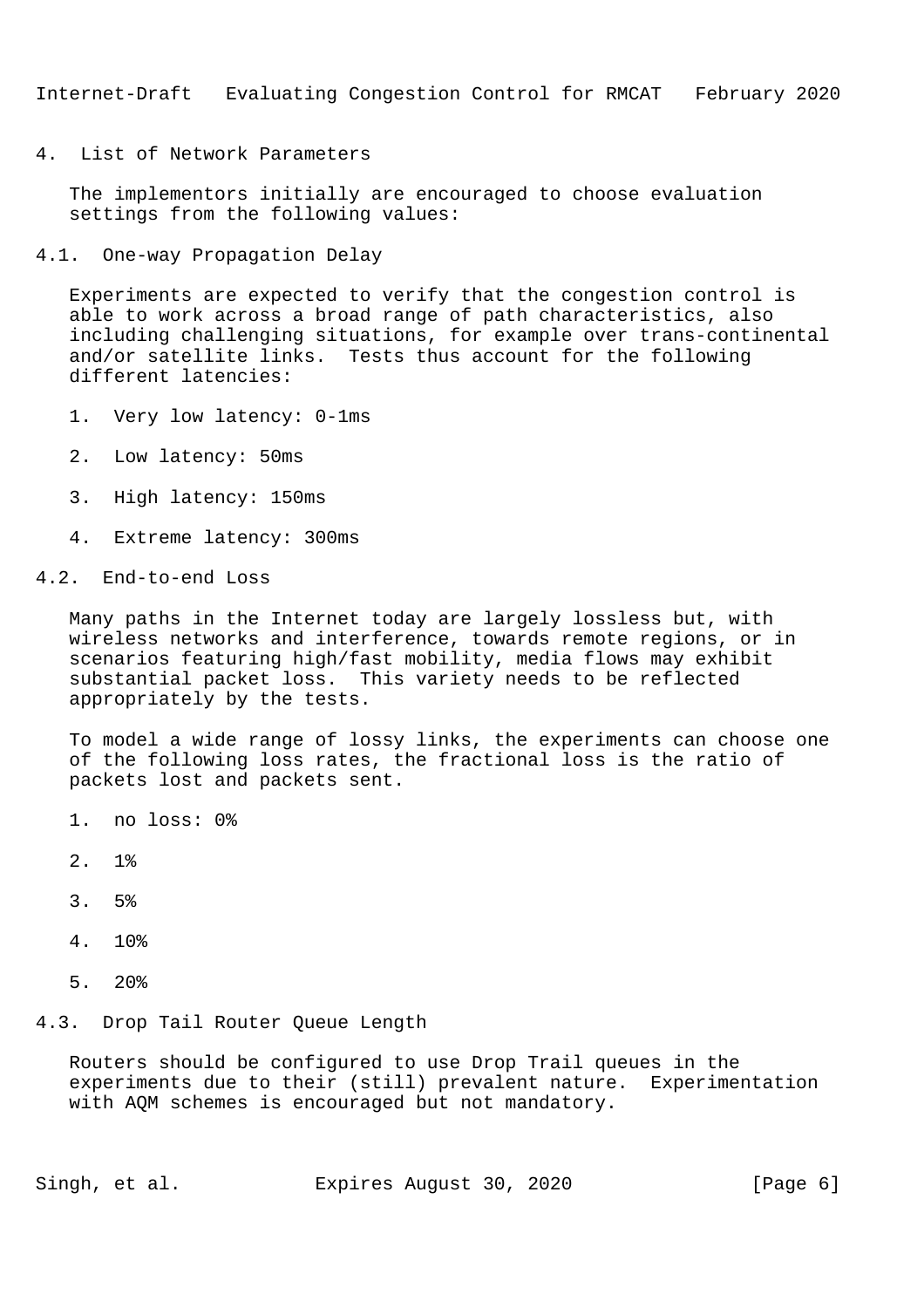The router queue length is measured as the time taken to drain the FIFO queue. It has been noted in various discussions that the queue length in the current deployed Internet varies significantly. While the core backbone network has very short queue length, the home gateways usually have larger queue length. Those various queue lengths can be categorized in the following way:

- 1. QoS-aware (or short): 70ms
- 2. Nominal: 300-500ms
- 3. Buffer-bloated: 1000-2000ms

 Here the size of the queue is measured in bytes or packets and to convert the queue length measured in seconds to queue length in bytes:

QueueSize (in bytes) = QueueSize (in sec) x Throughput (in bps)/8

4.4. Loss generation model

 Many models for generating packet loss are available, some yield correlated, others independent losses; losses can also be extracted from packet traces. As a (simple) minimum loss model with minimal parameterization (i.e., the loss rate), independent random losses must be used in the evaluation.

 It is known that independent loss models may reflect reality poorly and hence more sophisticated loss models could be considered. Suitable models for correlated losses includes the Gilbert-Elliot model and losses generated by modeling a queue including its (different) drop behaviors.

4.5. Jitter models

 This section defines jitter models for the purposes of this document. When jitter is to be applied to both the congestion controlled RTP flow and any competing flow (such as a TCP competing flow), the competing flow will use the jitter definition below that does not allow for re-ordering of packets on the competing flow (see NR-RBPDV definition below).

 Jitter is an overloaded term in communications. It is is typically used to refer to the variation of a metric (e.g., delay) with respect to some reference metric (e.g., average delay or minimum delay). For example, RFC 3550 jitter is computed as the smoothed difference in packet arrival times relative to their respective expected arrival

Singh, et al. Expires August 30, 2020 [Page 7]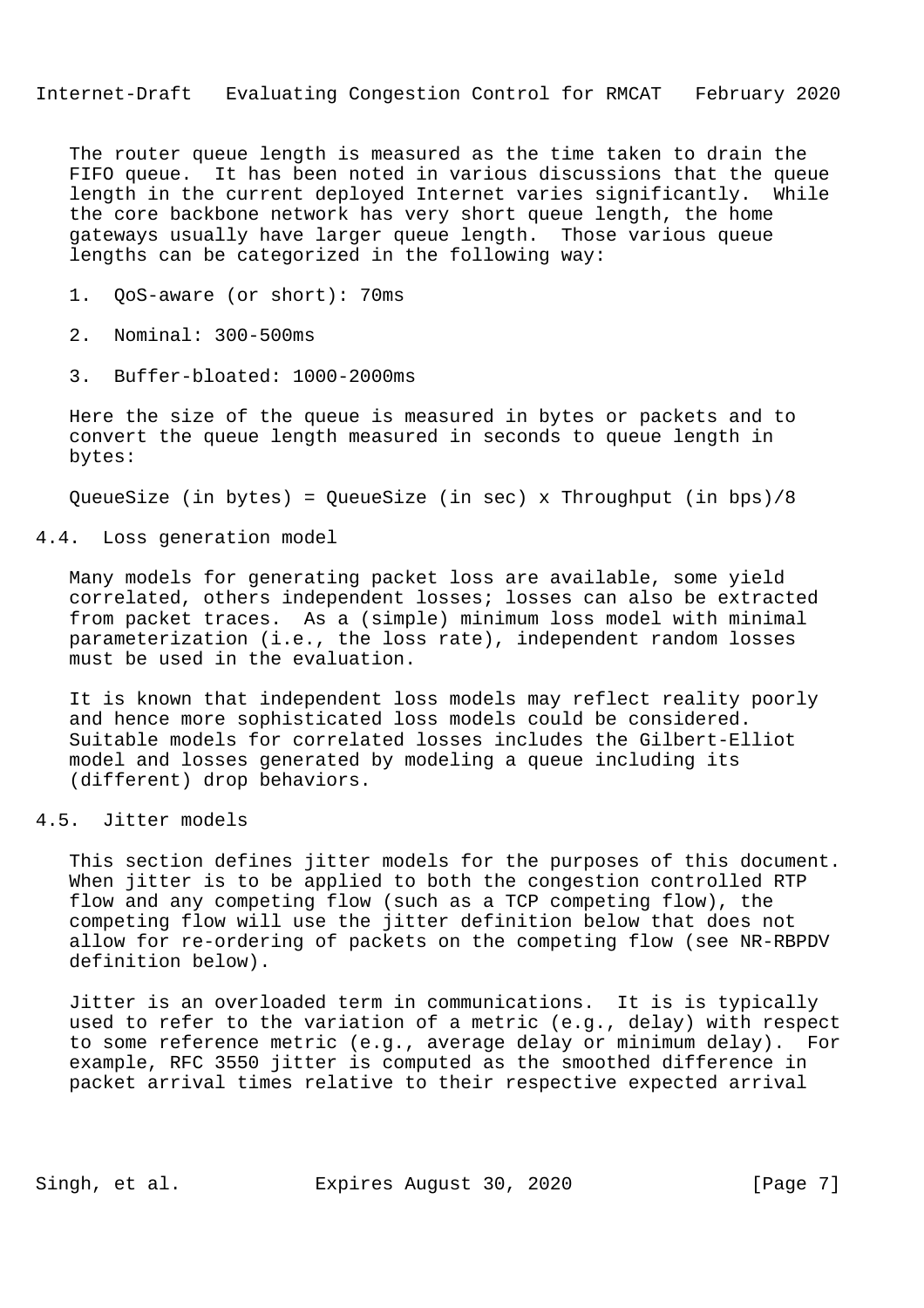times, which is particularly meaningful if the underlying packet delay variation was caused by a Gaussian random process.

 Because jitter is an overloaded term, we use the term Packet Delay Variation (PDV) instead to describe the variation of delay of individual packets in the same sense as the IETF IPPM WG has defined PDV in their documents (e.g., RFC 3393) and as the ITU-T SG16 has defined IP Packet Delay Variation (IPDV) in their documents (e.g., Y.1540).

 Most PDV distributions in packet network systems are one-sided distributions, the measurement of which with a finite number of measurement samples results in one-sided histograms. In the usual packet network transport case, there is typically one packet that transited the network with the minimum delay; a (large) number of packets transit the network within some (smaller) positive variation from this minimum delay, and a (small) number of the packets transit the network with delays higher than the median or average transit time (these are outliers). Although infrequent, outliers can cause significant deleterious operation in adaptive systems and should be considered in rate adaptation designs for RTP congestion control.

 In this section we define two different bounded PDV characteristics, 1) Random Bounded PDV and 2) Approximately Random Subject to No- Reordering Bounded PDV.

 The former, 1) Random Bounded PDV is presented for information only, while the latter, 2) Approximately Random Subject to No-Reordering Bounded PDV, must be used in the evaluation.

# 4.5.1. Random Bounded PDV (RBPDV)

 The RBPDV probability distribution function (PDF) is specified to be of some mathematically describable function which includes some practical minimum and maximum discrete values suitable for testing. For example, the minimum value, x\_min, might be specified as the minimum transit time packet and the maximum value, x\_max, might be defined to be two standard deviations higher than the mean.

 Since we are typically interested in the distribution relative to the mean delay packet, we define the zero mean PDV sample, z(n), to be  $z(n) = x(n) - x$  mean, where  $x(n)$  is a sample of the RBPDV random variable x and x\_mean is the mean of x.

We assume here that  $s(n)$  is the original source time of packet n and the post-jitter induced emission time,  $j(n)$ , for packet n is:

 $j(n) = \{ [z(n) + x_mean] + s(n) \}.$ 

Singh, et al. Expires August 30, 2020 [Page 8]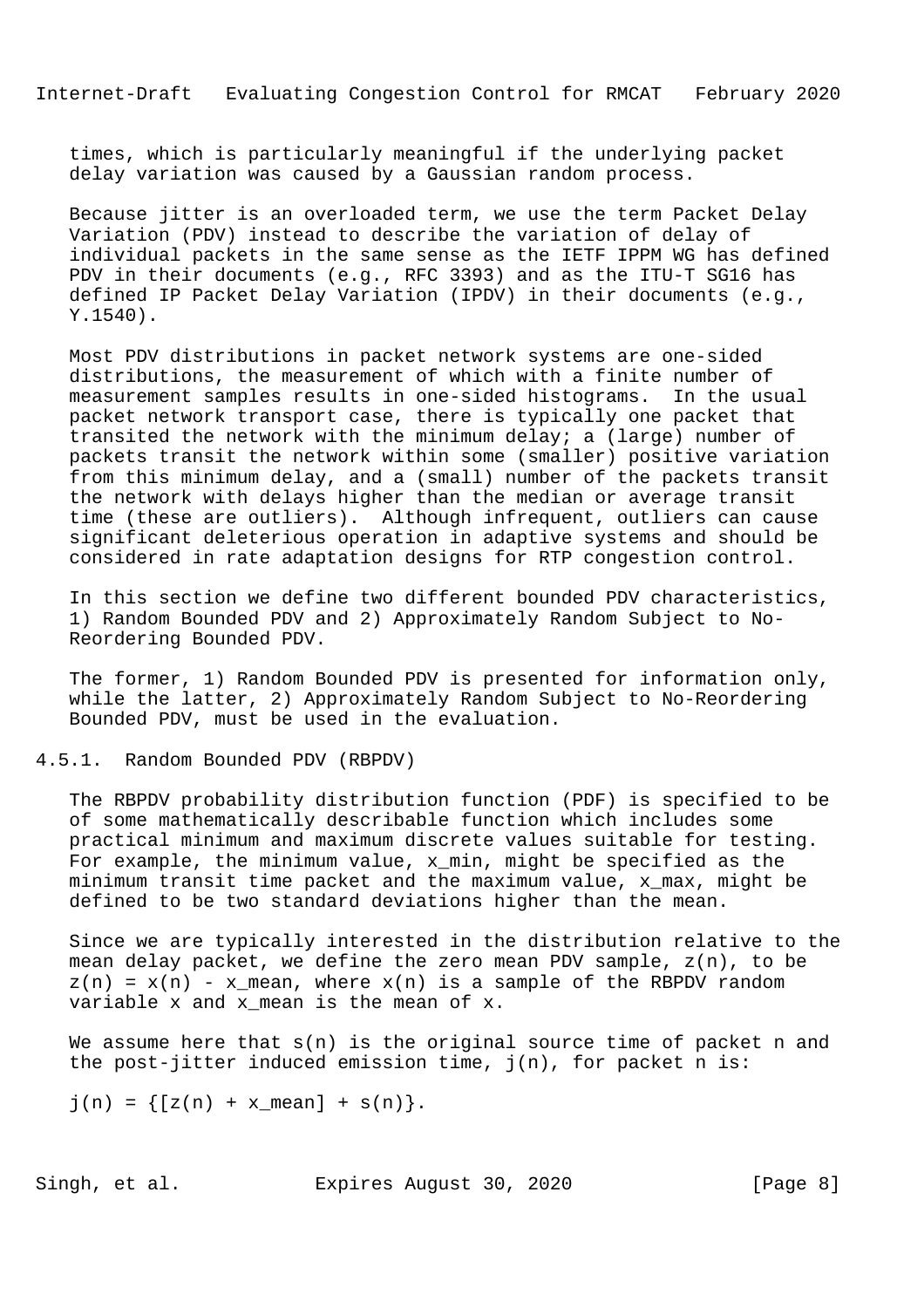It follows that the separation in the post-jitter time of packets n and n+1 is  $\{ [s(n+1)-s(n)] - [z(n)-z(n+1)] \}$ . Since the first term is always a positive quantity, we note that packet reordering at the receiver is possible whenever the second term is greater than the first. Said another way, whenever the difference in possible zero mean PDV sample delays (i.e., [x\_max-x\_min]) exceeds the inter departure time of any two sent packets, we have the possibility of packet re-ordering.

 There are important use cases in real networks where packets can become re-ordered such as in load balancing topologies and during route changes. However, for the vast majority of cases there is no packet re-ordering because most of the time packets follow the same path. Due to this, if a packet becomes overly delayed, the packets after it on that flow are also delayed. This is especially true for mobile wireless links where there are per-flow queues prior to base station scheduling. Owing to this important use case, we define another PDV profile similar to the above, but one that does not allow for re-ordering within a flow.

4.5.2. Approximately Random Subject to No-Reordering Bounded PDV (NR- RPVD)

 No Reordering RPDV, NR-RPVD, is defined similarly to the above with one important exception. Let serial(n) be defined as the serialization delay of packet n at the lowest bottleneck link rate (or other appropriate rate) in a given test. Then we produce all the post-jitter values for  $j(n)$  for  $n = 1, 2, ... N$ , where N is the length of the source sequence s to be offset-ed. The exception can be stated as follows: We revisit all  $j(n)$  beginning from index n=2, and if  $j(n)$  is determined to be less than  $[j(n-1)+\text{serial}(n-1)]$ , we redefine  $j(n)$  to be equal to  $[j(n-1)+\text{serial}(n-1)]$  and continue for all remaining n (i.e.,  $n = 3, 4, ... N$ ). This models the case where the packet n is sent immediately after packet (n-1) at the bottleneck link rate. Although this is generally the theoretical minimum in that it assumes that no other packets from other flows are in-between packet n and n+1 at the bottleneck link, it is a reasonable assumption for per flow queuing.

 We note that this assumption holds for some important exception cases, such as packets immediately following outliers. There are a multitude of software controlled elements common on end-to-end Internet paths (such as firewalls, ALGs and other middleboxes) which stop processing packets while servicing other functions (e.g., garbage collection). Often these devices do not drop packets, but rather queue them for later processing and cause many of the outliers. Thus NR-RPVD models this particular use case (assuming serial(n+1) is defined appropriately for the device causing the

Singh, et al. Expires August 30, 2020 [Page 9]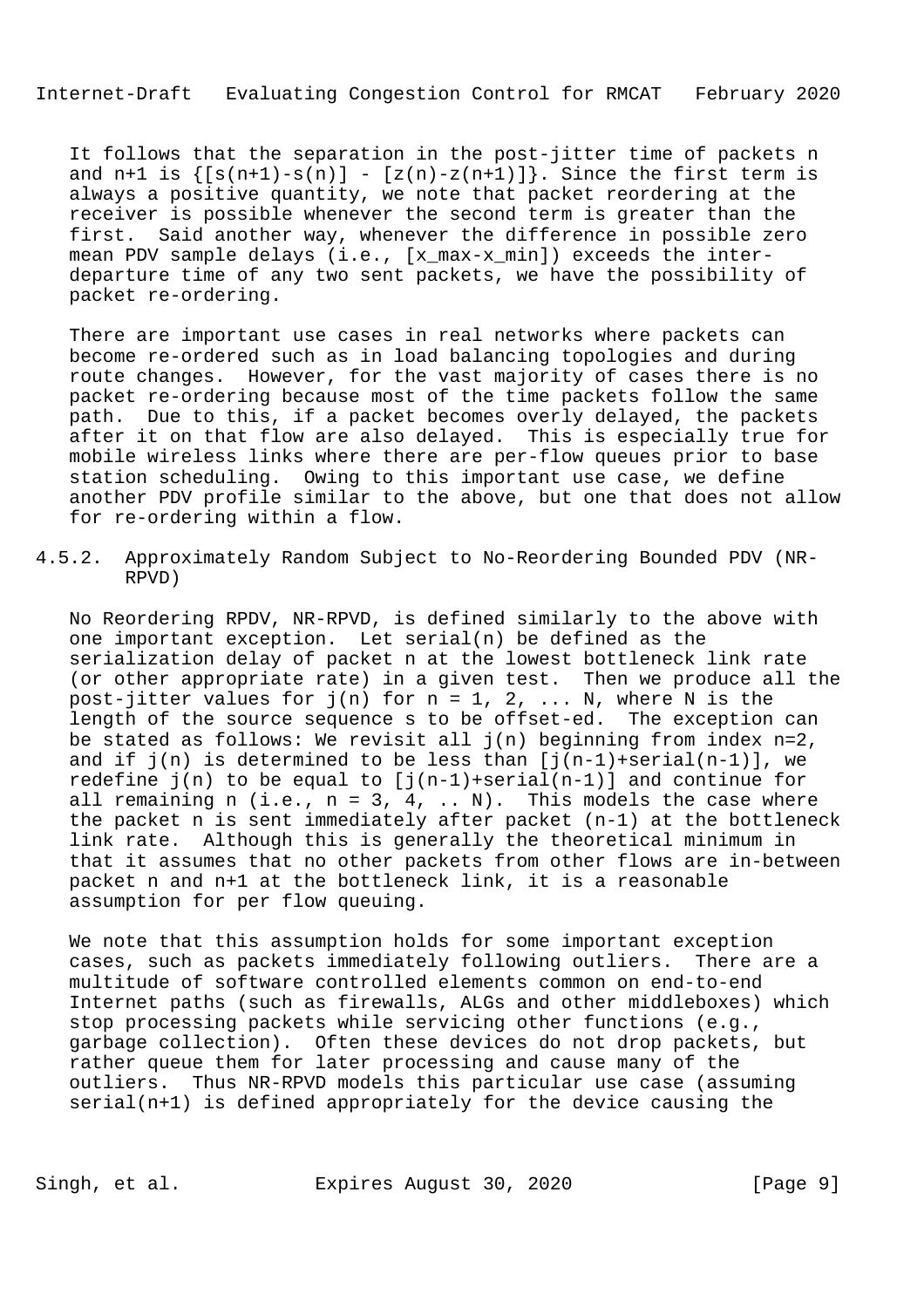outlier) and thus is believed to be important for adaptation development for congestion controlled RTP streams.

4.5.3. Recommended distribution

 Whether Random Bounded PDV or Approximately Random Subject to No- Reordering Bounded PDV, it is recommended that z(n) is distributed according to a truncated Gaussian for the above jitter models:

 $z(n)$   $\sim$   $|\text{max}(\text{min}(N(0, std^2), NSTD * std), -NSTD * std)|$ 

where  $N(0, std^2)$  is the Gaussian distribution with zero mean and standard deviation std. Recommended values:

- $o$  std =  $5$  ms
- o N\_STD = 3

### 5. Traffic Models

5.1. TCP traffic model

 Long-lived TCP flows will download data throughout the session and are expected to have infinite amount of data to send or receive. This roughly applies, for example, when downloading software distributions.

 Each short TCP flow is modeled as a sequence of file downloads interleaved with idle periods. Not all short TCP flows start at the same time, i.e., some start in the ON state while others start in the OFF state.

 The short TCP flows can be modeled as follows: 30 connections start simultaneously fetching small (30-50 KB) amounts of data, evenly distributed. This covers the case where the short TCP flows are fetching web page resources rather than video files.

 The idle period between bursts of starting a group of TCP flows is typically derived from an exponential distribution with the mean value of 10 seconds.

 [These values were picked based on the data available at http://httparchive.org/interesting.php as of October 2015].

 Many different TCP congestion control schemes are deployed today. Therefore, experimentation with a range of different schemes, especially including CUBIC, is encouraged. Experiments must document

Singh, et al. Expires August 30, 2020 [Page 10]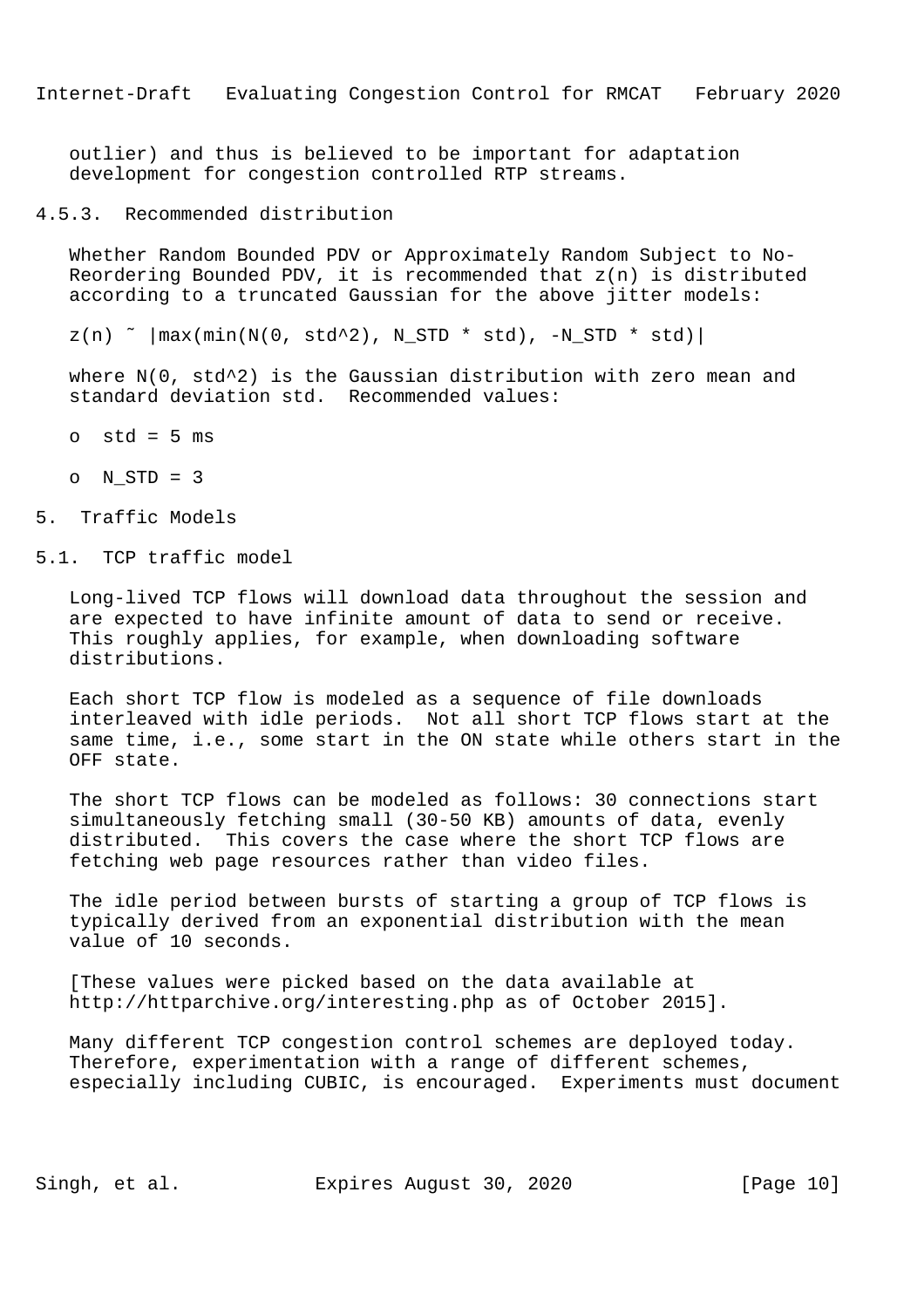in detail which congestion control schemes they tested against and which parameters were used.

## 5.2. RTP Video model

 [RFC8593] describes two types of video traffic models for evaluating candidate algorithms for RTP congestion control. The first model statistically characterizes the behavior of a video encoder, whereas the second model uses video traces.

 Sample video test sequences are available at: [xiph-seq] and [HEVC-seq]. The following two video streams are the recommended minimum for testing: Foreman and FourPeople.

# 5.3. Background UDP

 Background UDP flow is modeled as a constant bit rate (CBR) flow. It will download data at a particular CBR rate for the complete session, or will change to particular CBR rate at predefined intervals. The inter packet interval is calculated based on the CBR and the packet size (is typically set to the path MTU size, the default value can be 1500 bytes).

 Note that new transport protocols such as QUIC may use UDP but, due to their congestion control algorithms, will exhibit behavior conceptually similar in nature to TCP flows above and can thus be subsumed by the above, including the division into short- and long lived flows. As QUIC evolves independently of TCP congestion control algorithms, its future congestion control should be considered as competing traffic as appropriate.

6. Security Considerations

 This document specifies evaluation criteria and parameters for assessing and comparing the performance of congestion control protocols and algorithms for real-time communication. This memo itself is thus not subject to security considerations but the protocols and algorithms evaluated may be. In particular, successful operation under all tests defined in this document may suffice for a comparative evaluation but must not be interpreted that the protocol is free of risks when deployed on the Internet as briefly described in the following by example.

 Such evaluations are expected to be carried out in controlled environments for limited numbers of parallel flows. As such, these evaluations are by definition limited and will not be able to systematically consider possible interactions or very large groups of communicating nodes under all possible circumstances, so that careful

Singh, et al. Expires August 30, 2020 [Page 11]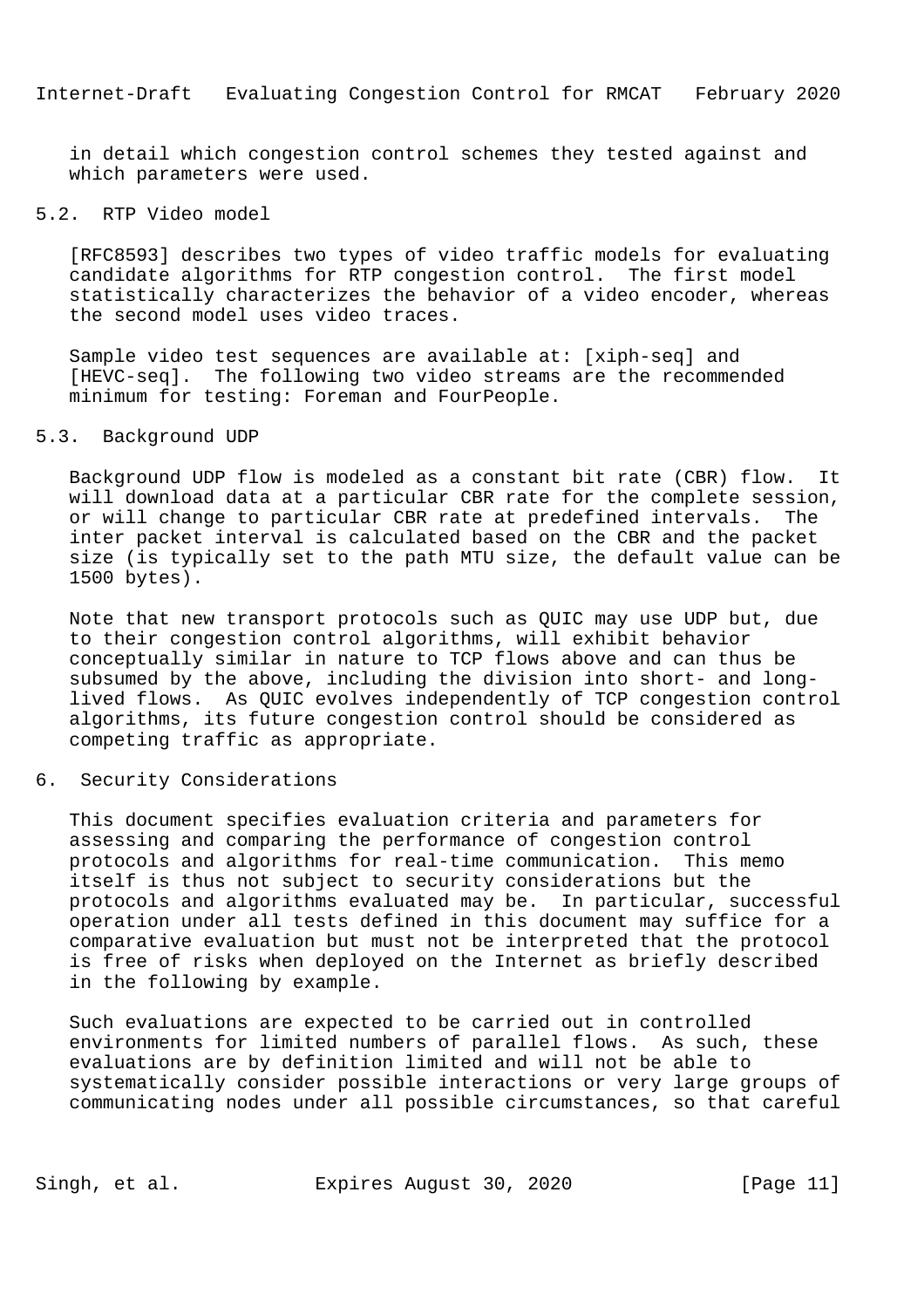protocol design is advised to avoid incidentally contributing traffic that could lead to unstable networks, e.g., (local) congestion collapse.

 This specification focuses on assessing the regular operation of the protocols and algorithms under considerations. It does not suggest checks against malicious use of the protocols -- by the sender, the receiver, or intermediate parties, e.g., through faked, dropped, replicated, or modified congestion signals. It is up to the protocol specifications themselves to ensure that authenticity, integrity, and/or plausibility of received signals are checked and the appropriate actions (or non-actions) are taken.

7. IANA Considerations

There are no IANA impacts in this memo.

8. Contributors

 The content and concepts within this document are a product of the discussion carried out in the Design Team.

Michael Ramalho provided the text for the Jitter model.

9. Acknowledgments

 Much of this document is derived from previous work on congestion control at the IETF.

 The authors would like to thank Harald Alvestrand, Anna Brunstrom, Luca De Cicco, Wesley Eddy, Lars Eggert, Kevin Gross, Vinayak Hegde, Randell Jesup, Mirja Kuehlewind, Karen Nielsen, Piers O'Hanlon, Colin Perkins, Michael Ramalho, Zaheduzzaman Sarker, Timothy B. Terriberry, Michael Welzl, Mo Zanaty, and Xiaoqing Zhu for providing valuable feedback on earlier versions of this draft. Additionally, also thank the participants of the design team for their comments and discussion related to the evaluation criteria.

- 10. References
- 10.1. Normative References

 [I-D.ietf-rmcat-cc-requirements] Jesup, R. and Z. Sarker, "Congestion Control Requirements for Interactive Real-Time Media", draft-ietf-rmcat-cc requirements-09 (work in progress), December 2014.

Singh, et al. Expires August 30, 2020 [Page 12]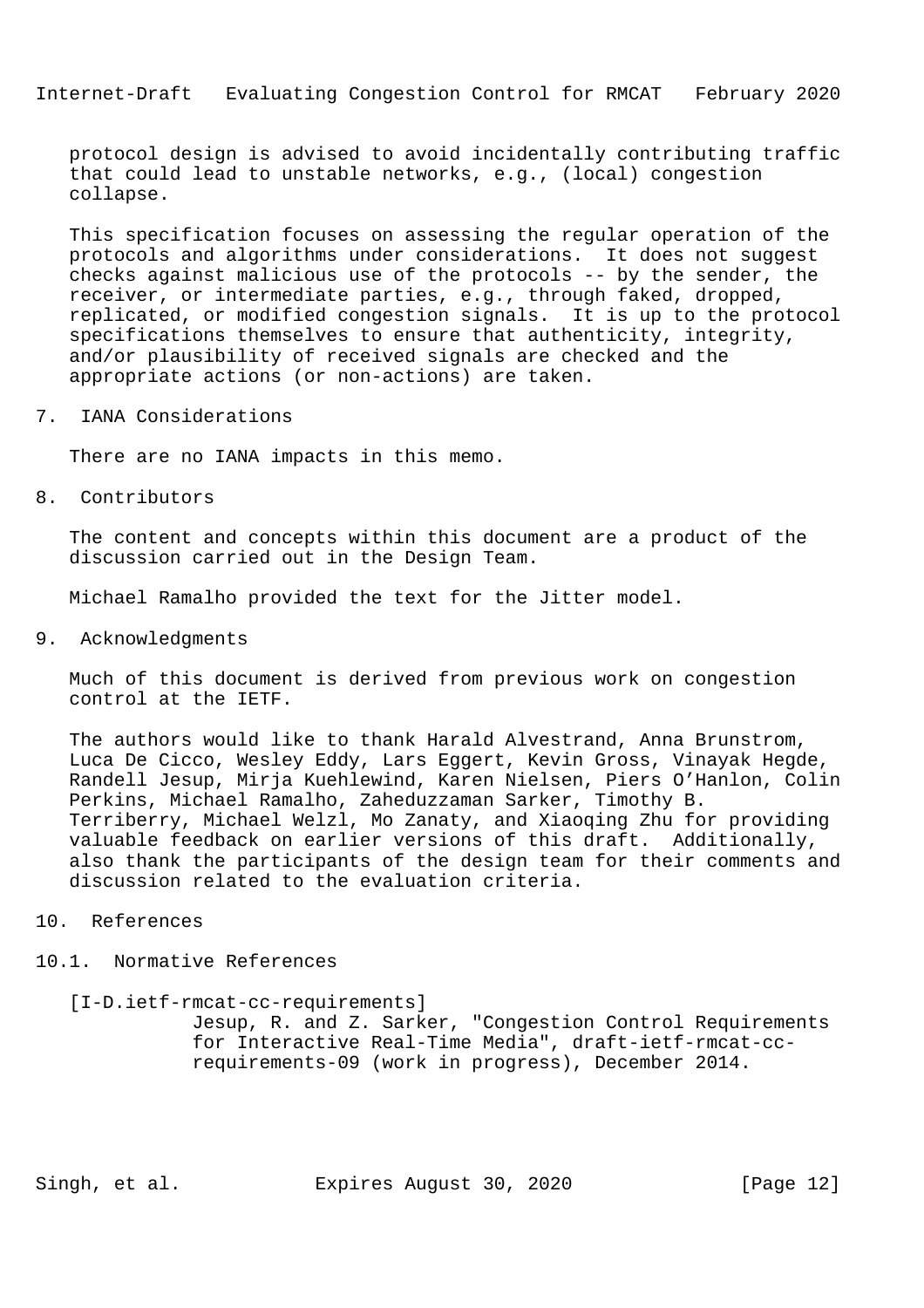- [RFC3550] Schulzrinne, H., Casner, S., Frederick, R., and V. Jacobson, "RTP: A Transport Protocol for Real-Time Applications", STD 64, RFC 3550, DOI 10.17487/RFC3550, July 2003, <https://www.rfc-editor.org/info/rfc3550>.
- [RFC3551] Schulzrinne, H. and S. Casner, "RTP Profile for Audio and Video Conferences with Minimal Control", STD 65, RFC 3551, DOI 10.17487/RFC3551, July 2003, <https://www.rfc-editor.org/info/rfc3551>.
- [RFC3611] Friedman, T., Ed., Caceres, R., Ed., and A. Clark, Ed., "RTP Control Protocol Extended Reports (RTCP XR)", RFC 3611, DOI 10.17487/RFC3611, November 2003, <https://www.rfc-editor.org/info/rfc3611>.
- [RFC4585] Ott, J., Wenger, S., Sato, N., Burmeister, C., and J. Rey, "Extended RTP Profile for Real-time Transport Control Protocol (RTCP)-Based Feedback (RTP/AVPF)", RFC 4585, DOI 10.17487/RFC4585, July 2006, <https://www.rfc-editor.org/info/rfc4585>.
- [RFC5506] Johansson, I. and M. Westerlund, "Support for Reduced-Size Real-Time Transport Control Protocol (RTCP): Opportunities and Consequences", RFC 5506, DOI 10.17487/RFC5506, April 2009, <https://www.rfc-editor.org/info/rfc5506>.
- [RFC8083] Perkins, C. and V. Singh, "Multimedia Congestion Control: Circuit Breakers for Unicast RTP Sessions", RFC 8083, DOI 10.17487/RFC8083, March 2017, <https://www.rfc-editor.org/info/rfc8083>.
- [RFC8593] Zhu, X., Mena, S., and Z. Sarker, "Video Traffic Models for RTP Congestion Control Evaluations", RFC 8593, DOI 10.17487/RFC8593, May 2019, <https://www.rfc-editor.org/info/rfc8593>.
- 10.2. Informative References
	- [HEVC-seq]

 HEVC, "Test Sequences", http://www.netlab.tkk.fi/˜varun/test\_sequences/ .

[I-D.ietf-netvc-testing]

 Daede, T., Norkin, A., and I. Brailovskiy, "Video Codec Testing and Quality Measurement", draft-ietf-netvc testing-09 (work in progress), January 2020.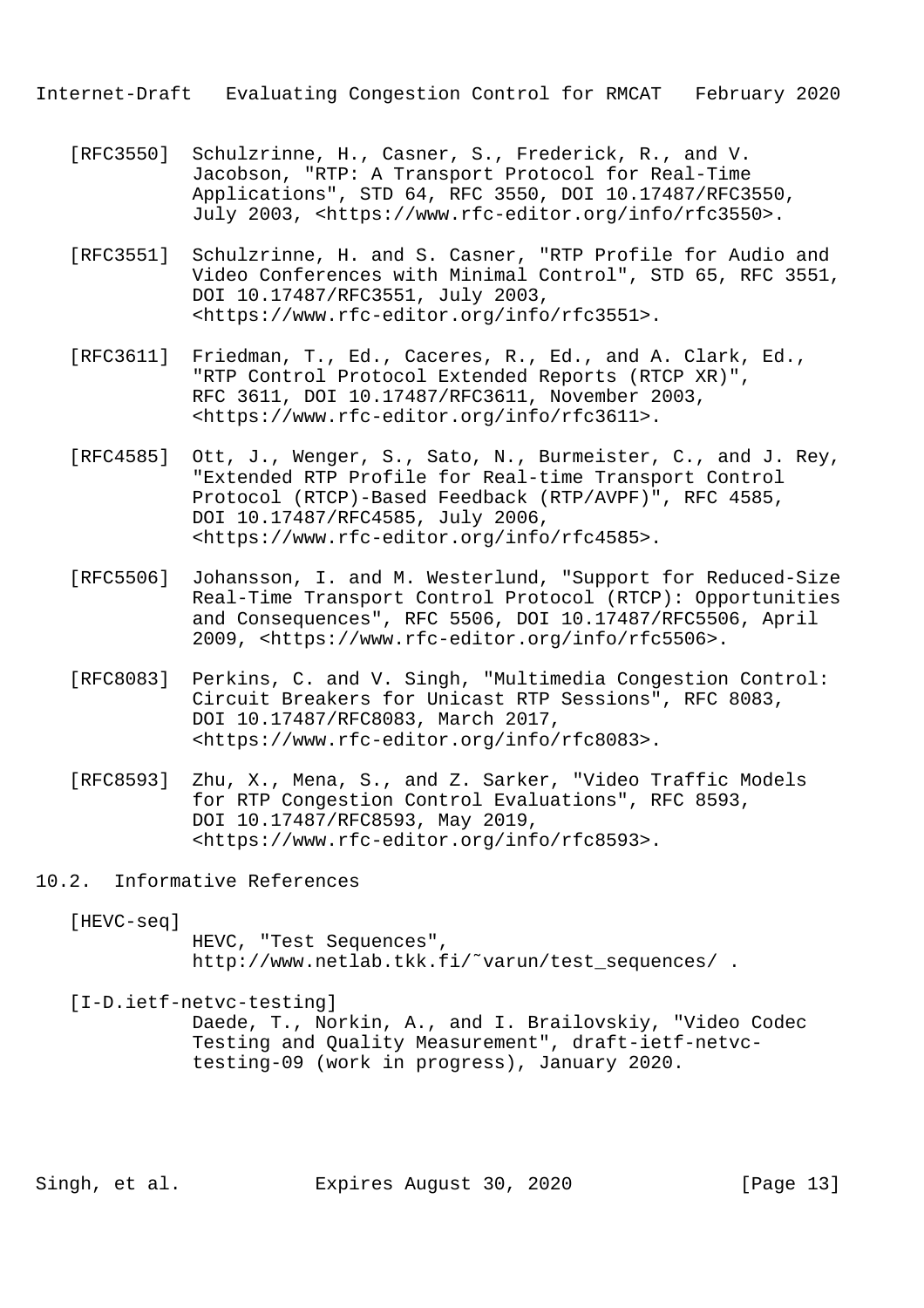[I-D.ietf-rmcat-eval-test] Sarker, Z., Singh, V., Zhu, X., and M. Ramalho, "Test Cases for Evaluating RMCAT Proposals", draft-ietf-rmcat eval-test-10 (work in progress), May 2019.

 [I-D.ietf-rmcat-wireless-tests] Sarker, Z., Johansson, I., Zhu, X., Fu, J., Tan, W., and M. Ramalho, "Evaluation Test Cases for Interactive Real- Time Media over Wireless Networks", draft-ietf-rmcat wireless-tests-08 (work in progress), July 2019.

- [RFC5033] Floyd, S. and M. Allman, "Specifying New Congestion Control Algorithms", BCP 133, RFC 5033, DOI 10.17487/RFC5033, August 2007, <https://www.rfc-editor.org/info/rfc5033>.
- [RFC5166] Floyd, S., Ed., "Metrics for the Evaluation of Congestion Control Mechanisms", RFC 5166, DOI 10.17487/RFC5166, March 2008, <https://www.rfc-editor.org/info/rfc5166>.
- [xiph-seq] Daede, T., "Video Test Media Set", https://people.xiph.org/˜tdaede/sets/ .

Appendix A. Change Log

 Note to the RFC-Editor: please remove this section prior to publication as an RFC.

A.1. Changes in draft-ietf-rmcat-eval-criteria-07

Updated the draft according to the discussion at IETF-101.

- o Updated the discussion on fairness. Thanks to Xiaoqing Zhu for providing text.
- o Fixed a simple loss model and provided pointers to more sophisticated ones.
- o Fixed the choice of the jitter model.
- A.2. Changes in draft-ietf-rmcat-eval-criteria-06
	- o Updated Jitter.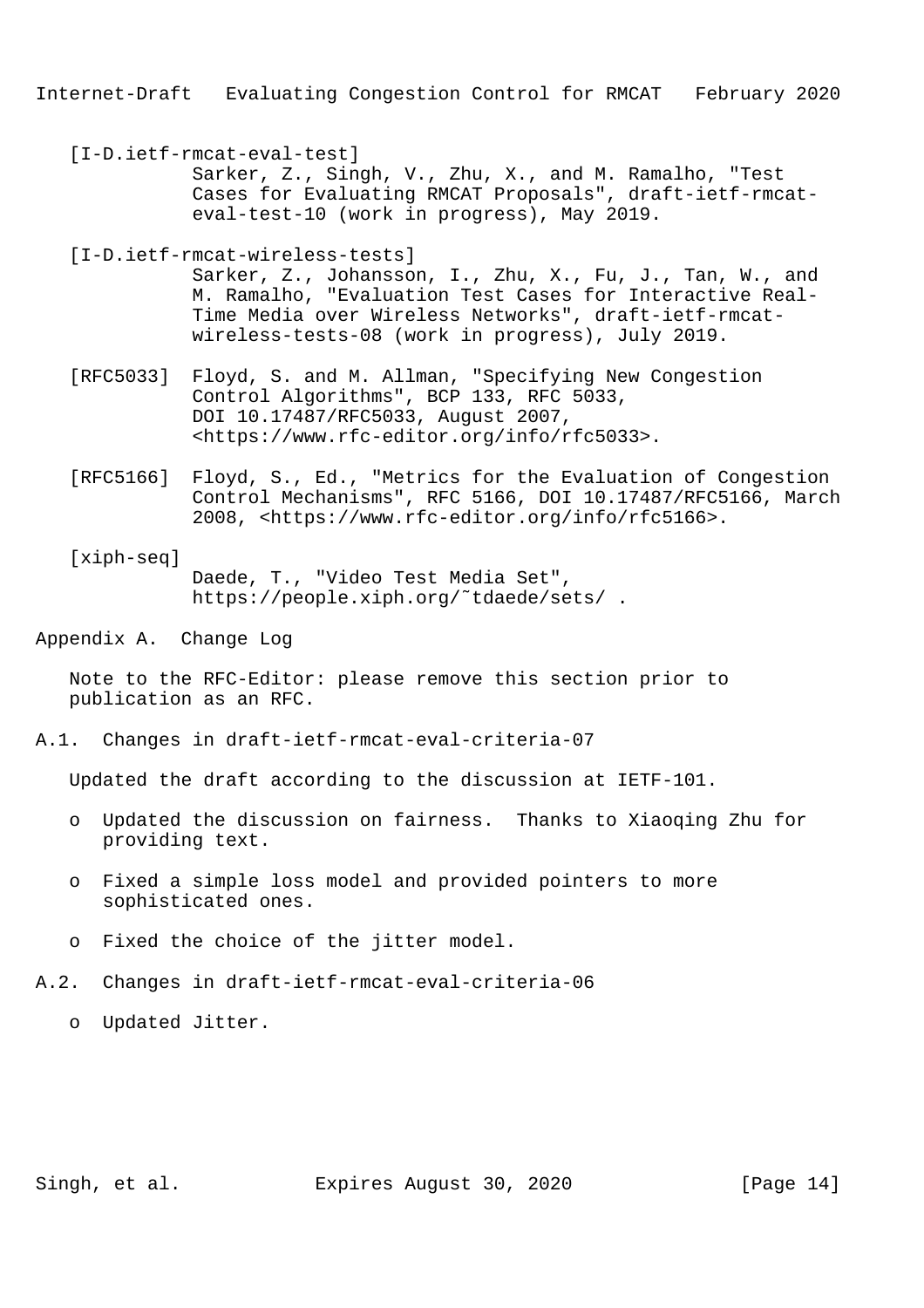- A.3. Changes in draft-ietf-rmcat-eval-criteria-05
	- o Improved text surrounding wireless tests, video sequences, and short-TCP model.
- A.4. Changes in draft-ietf-rmcat-eval-criteria-04
	- o Removed the guidelines section, as most of the sections are now covered: wireless tests, video model, etc.
	- o Improved Short TCP model based on the suggestion to use httparchive.org.
- A.5. Changes in draft-ietf-rmcat-eval-criteria-03
	- o Keep-alive version.
	- o Moved link parameters and traffic models from eval-test
- A.6. Changes in draft-ietf-rmcat-eval-criteria-02
	- o Incorporated fairness test as a working test.
	- o Updated text on mimimum evaluation requirements.
- A.7. Changes in draft-ietf-rmcat-eval-criteria-01
	- o Removed Appendix B.
	- o Removed Section on Evaluation Parameters.
- A.8. Changes in draft-ietf-rmcat-eval-criteria-00
	- o Updated references.
	- o Resubmitted as WG draft.
- A.9. Changes in draft-singh-rmcat-cc-eval-04
	- o Incorporate feedback from IETF 87, Berlin.
	- o Clarified metrics: convergence time, bandwidth utilization.
	- o Changed fairness criteria to fairness test.
	- o Added measuring pre- and post-repair loss.
	- o Added open issue of measuring video quality to appendix.

Singh, et al. Expires August 30, 2020 [Page 15]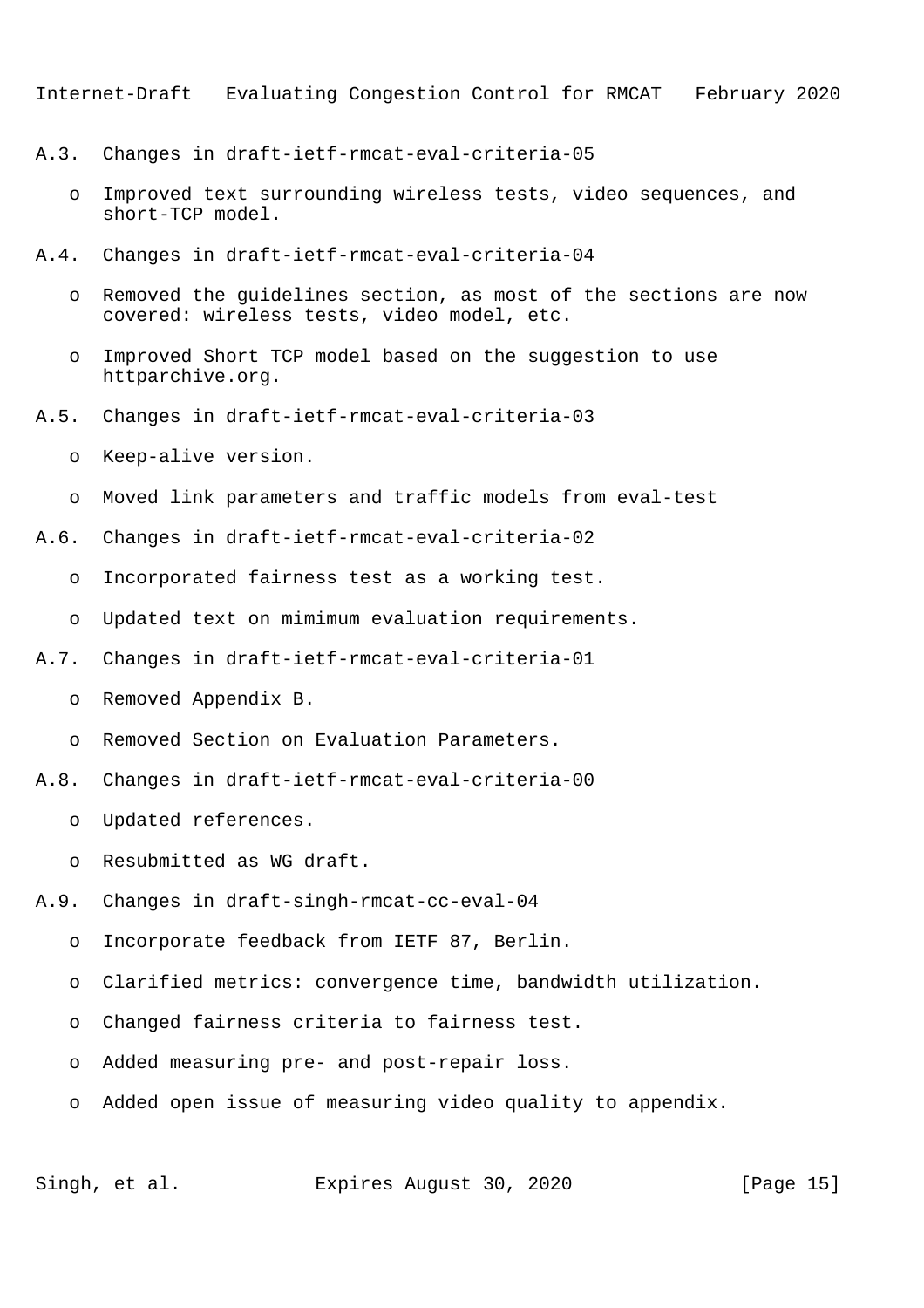- o clarified use of DropTail and AQM.
- o Updated text in "Minimum Requirements for Evaluation"
- A.10. Changes in draft-singh-rmcat-cc-eval-03
	- o Incorporate the discussion within the design team.
	- o Added a section on evaluation parameters, it describes the flow and network characteristics.
	- o Added Appendix with self-fairness experiment.
	- o Changed bottleneck parameters from a proposal to an example set.
	- o
- A.11. Changes in draft-singh-rmcat-cc-eval-02
	- o Added scenario descriptions.
- A.12. Changes in draft-singh-rmcat-cc-eval-01
	- o Removed QoE metrics.
	- o Changed stability to steady-state.
	- o Added measuring impact against few and many flows.
	- o Added guideline for idle and data-limited periods.
	- o Added reference to TCP evaluation suite in example evaluation scenarios.

Authors' Addresses

 Varun Singh CALLSTATS I/O Oy Runeberginkatu 4c A 4 Helsinki 00100 Finland Email: varun.singh@iki.fi

URI: https://www.callstats.io/about

Singh, et al. Expires August 30, 2020 [Page 16]